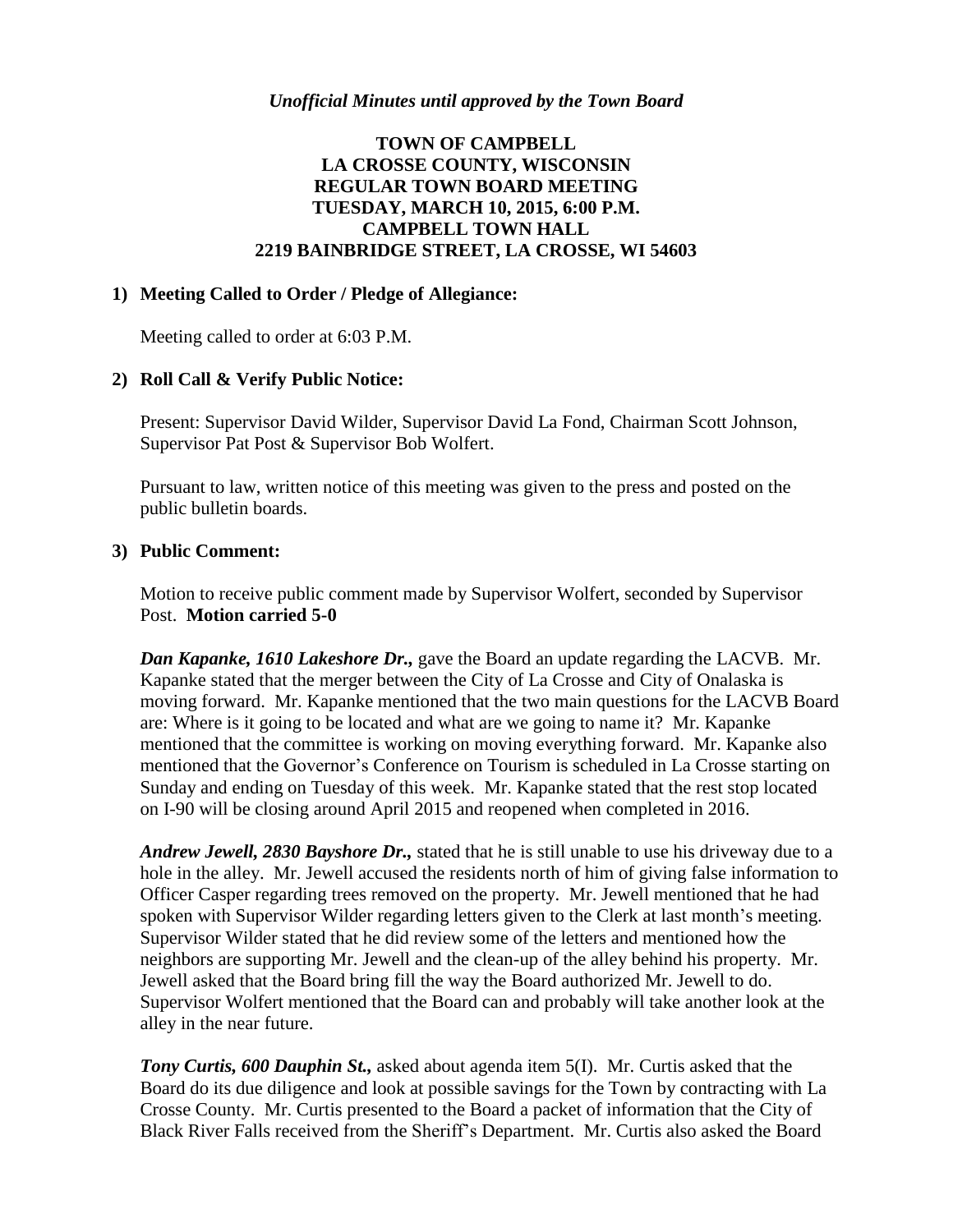to reinstate the Police, Fire, and Personnel Committee in Campbell. Supervisor Wolfert stated that he had a verbal conversation with the County already.

*Bruce Becker, 3111 Lakeshore Dr.,* asked the Board to elaborate on the proposed County Assessment being presented at the State level. Chairman Johnson stated that this item has been talked about on and off for a number of years now. Chairman Johnson stated that the bill has been opposed at every Towns Association Meeting that he has ever been to. This is why the Towns Association is asking local governments to approve the resolution in agenda item 5(H). Mr. Becker asked why the Board would be going into closed session. Mr. Becker assumes that the contract has this item spelled out. Chairman Johnson stated that the Board will ultimately have the final decision what the Town does with final payouts and that is why the Board will be discussing the matter in Closed Session.

Motion to close public comment made by Supervisor Wolfert, seconded by Supervisor Post. **Motion carried 5-0**

- **4) Consent Agenda: (All items listed are considered routine and will be enacted with one motion. There will be no separate discussion of these items unless a Board member so requests, in which case the item will be removed from the Consent Agenda and be considered on the Regular Agenda).**
	- **A) Approval of Minutes:** Regular Town Board Meeting 02/10/2015, Special Town Board Meeting 03/03/2015

### **B) Plan Commission Meeting Recommendations: 03/03/2015**

- **1)** Discussion and possible action on Ordinance 15-2015 of the Town of Campbell Municipal Code: Subdivision Ordinance. **(Recommendation to Approve)**
- **2)** Petition #2-2015 Susan Whitewater, 1812 Nakomis Ave., O.B.O. Thomas Baumgartner, 2521 Baumgartner Dr., petition to subdivide parcel #4-1924-0 into three lots. **(Recommendation to Approve)**

### **C) Payment of Bill:**

Motion to approve the Consent Agenda made by Supervisor Wolfert, seconded by Supervisor Wilder. **Motion carried 5-0**

### **5) Business:**

**A)** Cedar Corporation, informational advisement regarding engineering for streets and road projects.

Russ Kiviniemi, Cedar Corporation, presented to the Board information regarding the engineering and costs of streets located within the Town of Campbell. Mr. Kiviniemi stated that Cedar Corporation does almost all of the work to include biding, meetings, construction, etc. Mr. Kiviniemi estimates total of project in the range of \$1,012,000. The Town has borrowed \$120,000 in 2014 for engineering costs. Chairman Johnson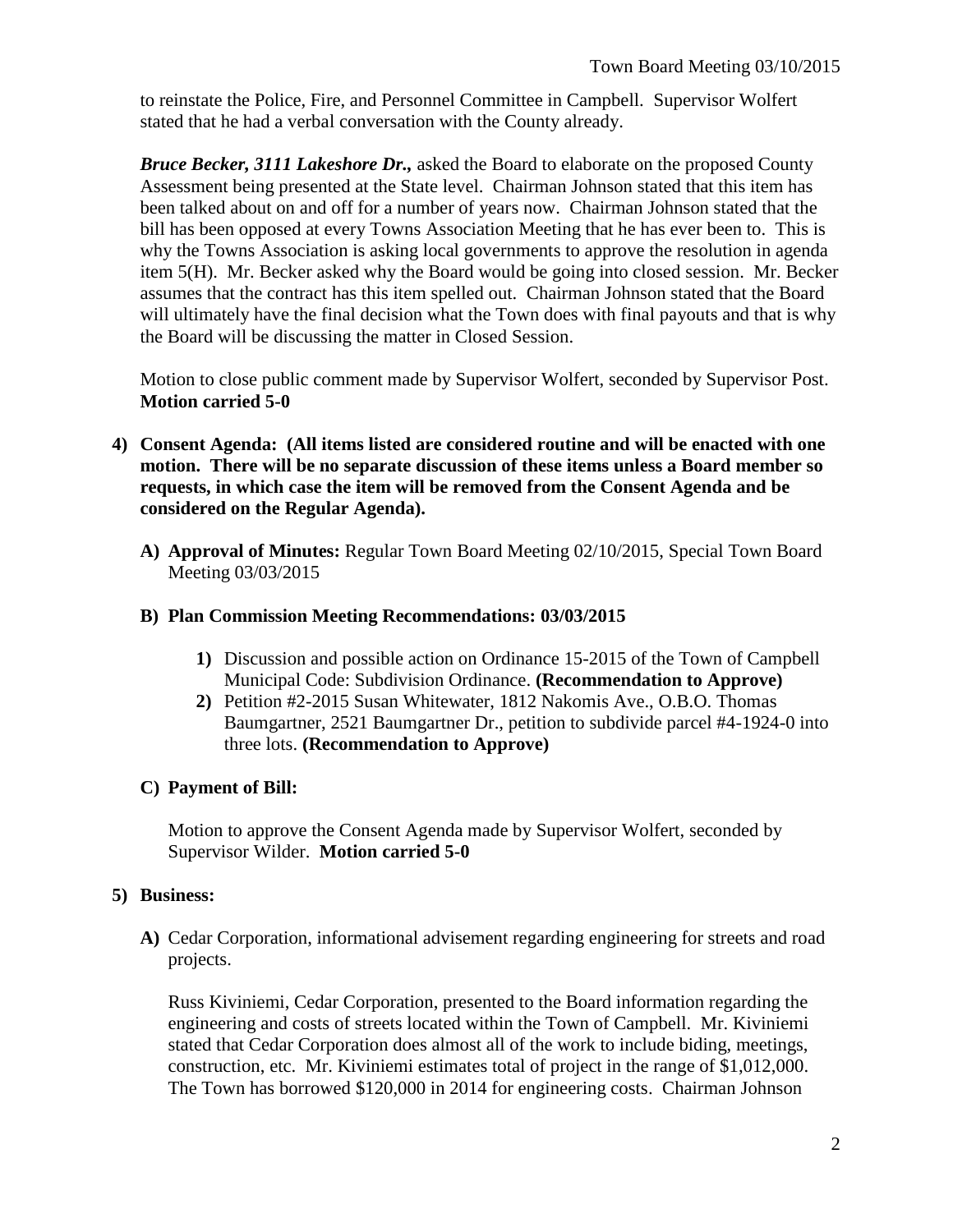stated that this item will be brought back to the Board either with a Special Meeting or Regular Meeting in April.

#### **No further action taken**

**B)** Greg Martin, La Crosse Sailboat Club, discussion and possible action regarding weed eradication at Nelson Park boat landing and Sailboat Club area.

Greg Martin spoke to the Board regarding possible actions for weed eradication at the Nelson Park Boat Landing and Sailboat Club area. Mr. Martin presented four possible solutions to the Board and has spoken with the Fish & Wildlife regarding the four possible solutions. Mr. Martin is asking the Town to share in the harvesting costs. Mr. Martin is also asking to work together to develop the best solutions.

#### **No further action taken**

**C)** Approval for "Rock'n the Docks" at Huck's on the River, 129 Marina Dr. on Saturday, August 1, 2015.

Motion to approve "Rock'n the Docks" at Huck's on the River on Saturday, August 1, 2015 made by Supervisor Post, seconded by Supervisor Wolfert. **Motion carried 5-0**

**D)** Discussion and possible action on replacement of concrete steps and ramp at the Community Center.

Supervisor Wilder updated the Board stating that the French Island Lions Club was considering covering the cost for replacement of concrete steps and ramp at the Community Center. The sidewalk would also be replaced and widened from 4' to 5'. Supervisor Wilder stated that the only help from the Town would be use of a truck and one Maintenance worker to haul the debris to Mile Stone.

Motion to approve the Lion's Club to replace concrete steps, ramp and sidewalk at the Community Center and authorize the Maintenance Department to use a truck to haul the debris to Mile Stone made by Supervisor Post, seconded by Supervisor Wilder. **Motion carried 5-0**

**E)** Approval of a Temporary Class "B" Retailers License for the French Island Lions Club for March 28, 2015 at the Community Center

Motion to approve a Temporary Class "B" Retailers License for the French Island Lions Club for March 28, 2015 at the Community Center made by Supervisor Wilder, seconded by Supervisor Wolfert. **Motion carried 5-0**

#### **Chairman Johnson moved agenda item 5(F) out of order**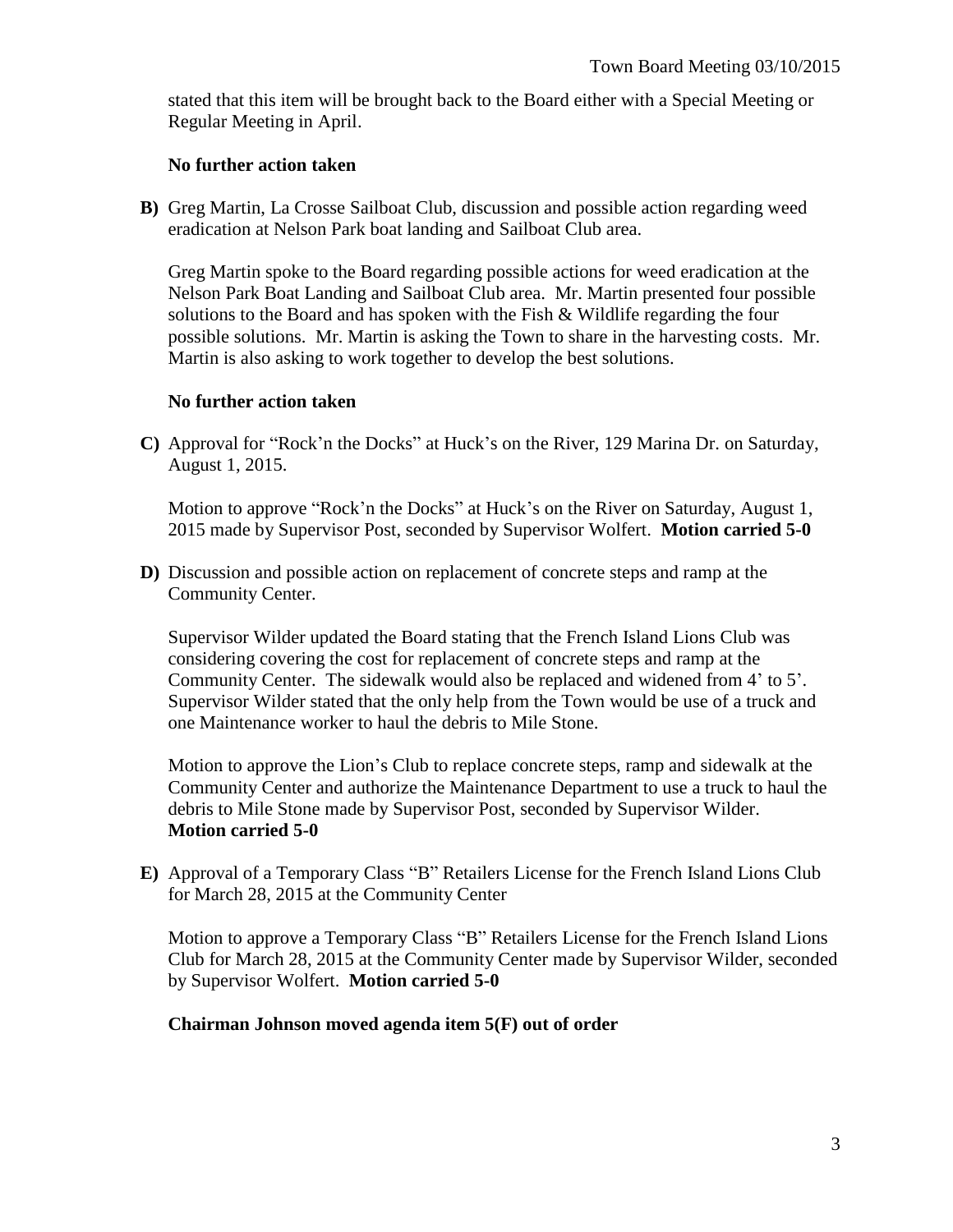**G)** Appointment of Board of Adjustment members.

Members to be appointed would be current members of the Board of Adjustment. Mike Solberg and Travis Suiter would be reappointed for a three year term of 03/01/2015- 03/01/2018.

Motion to approve the appointment as presented made by Supervisor Wolfert, seconded by Supervisor Post. **Motion carried 5-0**

**H)** Resolution #2015-3 Opposing proposed county assessment.

Motion to approve Resolution #2015-3 opposing proposed county assessment made by Supervisor Wolfert, seconded by Supervisor Post. **Motion carried 5-0**

**I)** Discussion and possible action regarding advertisement for Chief of Police and a patrol officer.

Motion to put an ad in the paper advertising for a Chief of Police and a patrol officer made by Supervisor Post, seconded by Supervisor Wolfert. **Motion carried 5-0**

**F)** Discussion and possible action on Employee Handbook revisions regarding sick leave payout. (Old Business)

Motion to revise employee handbook concerning sick leave benefits as follows: Employees will receive 40% of their unused sick leave at the time of retirement, disability retirement or voluntary termination in a lump sum and to remove the paragraph relating to all other terminations of employment made by Supervisor Wilder, seconded by Supervisor Wolfert. **Motion carried 5-0**

- **6) Closed Session:** Pursuant to Wisconsin State Statute 19.85(1)(C) Considering employment, promotion, compensation or performance evaluation data of any public employee over which the governmental body has jurisdiction or exercises responsibility.
	- **A)** Discussion on sick leave payout for Sergeant Fronk.

Supervisor Post motioned to go into Closed Session pursuant to Wisconsin State Statute  $19.85(1)(C)$  on a roll call vote, seconded by Supervisor La Fond. Supervisor Wilder – yes, Supervisor La Fond – Yes, Chairman Johnson – Yes, Supervisor Post – Yes, Supervisor Wolfert – Yes. **Motion carried 5-0**

#### **(Closed Session) (7:31 P.M.)**

Motion made to reconvene in Open Session made by Supervisor Wolfert, seconded by Supervisor La Fond. **Motion carried 5-0**